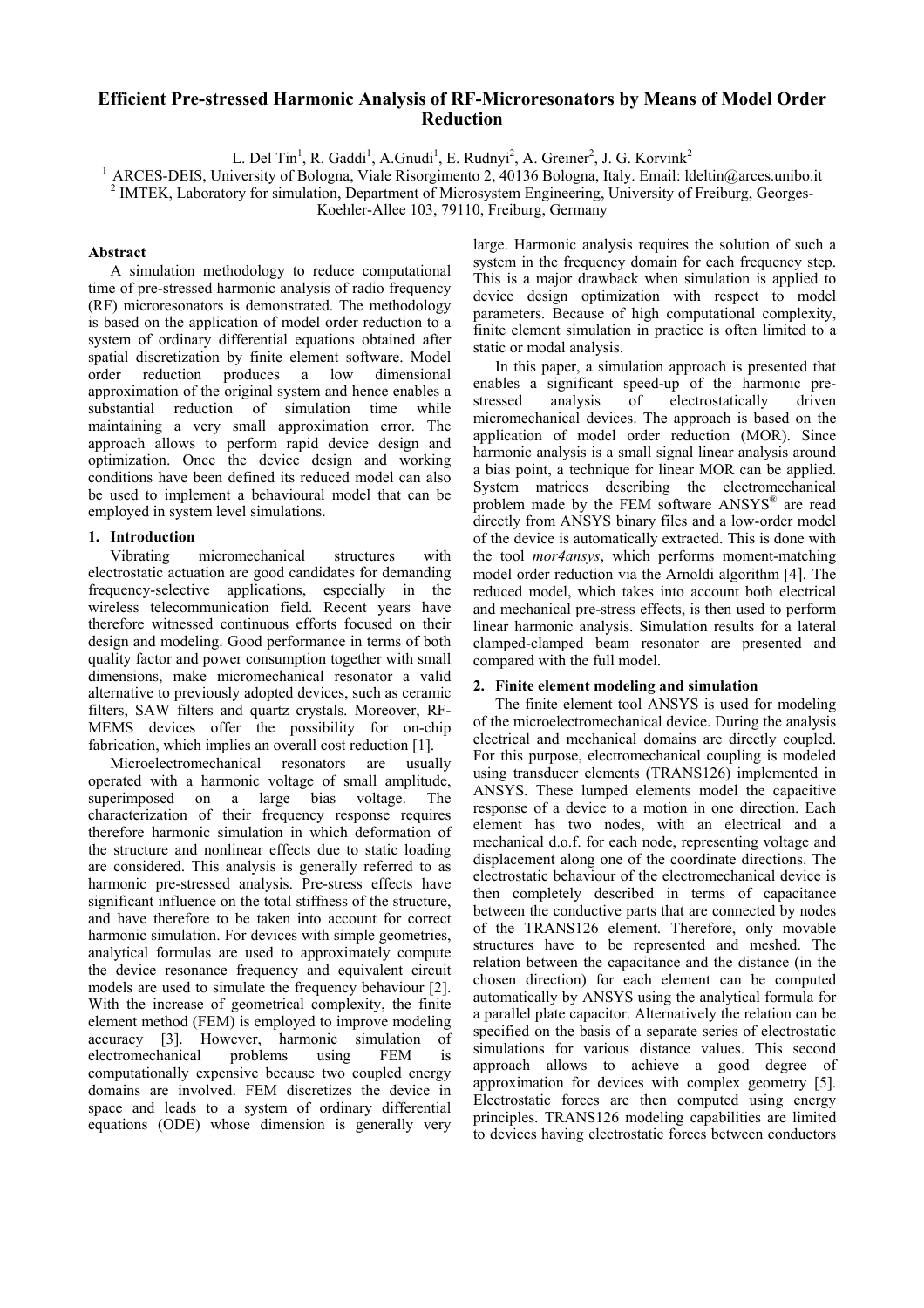

*Figure 1: Schematic model of a two-port clampedclamped lateral beam resonator.* 

that can be accurately described as functions of a unidirectional displacement. This is the case for most of the micromachined mechanical resonators, for which it is generally possible to choose a preferential direction of movement.

 After the model is built and meshed, the bias voltage is applied to the device and a static nonlinear simulation is performed. Uniform initial stresses for all materials present in the device can also be included in the model in order to take into account fabrication process induced strains.

During the nonlinear static analysis the stress stiffening matrix is obtained. This matrix describe the variation in mechanical stiffness of the structure due to the state of stress which results from its bending. The final system has the following form:

$$
M\ddot{x} + E\dot{x} + (K + S)x = F \tag{1}
$$

where M is the mass matrix, E the damping matrix, K the stiffness matrix, S the stress stiffening matrix and F the load vector for small signal harmonic analysis. System matrices and boundary conditions are stored in Ansys binary files. The matrix K, nonlinear due to the presence of electrostatic elements, is evaluated at the bias point. The sum of stiffening and stress stiffening matrices gives the total stiffness of the structure  $K<sup>tot</sup>$  that will be used for the harmonic analysis. Thus both mechanical and electrical effects of the applied bias voltage are taken into account. Since both terms of the total stiffness matrix are dependent from the bias voltage, matrices computation requires a nonlinear analysis for each bias voltage of interest. Each low-order model will then be extracted for a particular bias voltage.

#### **3. Model order reduction**

The current version of mor4ansys (1.8) does not allow to work with the stress stiffening matrix. Therefore the special command line tool *dumpmatrices* has been developed to extract the system (1). The program reads the system matrices directly from Ansys binary files after the nonlinear static analysis. Stiffness and stress stiffening matrices are stored separately and subsequently their sum is computed.

*Table 1.: Material properties and dimensions used for the example considered.* 

| <b>Material properties</b>    |      |  |
|-------------------------------|------|--|
| Youngh modulus [GPa]          | 167  |  |
| Poisson ratio                 | 0.25 |  |
| Density $[Kg/m^3]$            | 2330 |  |
| <b>Geometrical dimensions</b> |      |  |
| Beam length $lb$ [µm]         | 310  |  |
| Beam width $w_h$ [µm]         | 6    |  |
| Beam height $h_b$ [µm]        | 10   |  |
| Electrode width $w_e$ [µm]    | 40   |  |
| Gap $[nm]$                    | 600  |  |

After this preparation step, the resulting system is reduced by *mor4ansys*. The model order reduction tool computes a low dimensional Krylov subspace by means of the Arnoldi algorithm, and projects the original system on this subspace. It has been proved that the obtained reduced system is a Padé-type approximant of the original system. This means that the reduced system matches the first *n* moments in the Taylor expansion of the original transfer function, provided that *n* is the dimension chosen for the reduced system. The algorithm is iterative by nature. This implies that any system of a lower order  $r \leq n$ can be obtained by taking the first *r* columns and rows of matrices in the reduced system.

After the reduced order system is derived, harmonic simulation is performed in Mathematica®. Damping can be introduced in the model as mode preserving Rayleigh damping, or as a constant damping ratio. In the first case, the damping matrix E for the system is computed as a linear combination of the stiffness and mass matrices:

$$
E = \alpha M + \beta K^{tot}
$$
 (2)

where  $\alpha$  and  $\beta$  are the two constant coefficients. In the second case, the damping matrix C is assumed to be proportional to the stiffness matrix only, with a proportion coefficient, which depends on frequency according to the relation:

$$
\beta_c = \frac{1}{\pi f} \xi \tag{3}
$$

where  $\xi$  is the constant damping ratio. The following complex system of equations is then solved for every frequency of interest:

$$
\left(\mathbf{K} - \omega^2 \mathbf{M} + j\omega \mathbf{E}\right)(x_r + jx_i) = \mathbf{F}_r + j\mathbf{F}_i \tag{4}
$$

where  $\omega = 2\pi f$  and the subscript *r* and *i* indicate respectively real and imaginary part of the considered quantities.

### **4. Results**

The described approach has been applied to the harmonic pre-stressed simulation of a clamped-clamped beam two-port lateral microresonator. The device, shown in figure 1, presents a beam anchored at both ends whose movement is exited by one of the two side electrodes, while the other one is used for sensing. Dimension and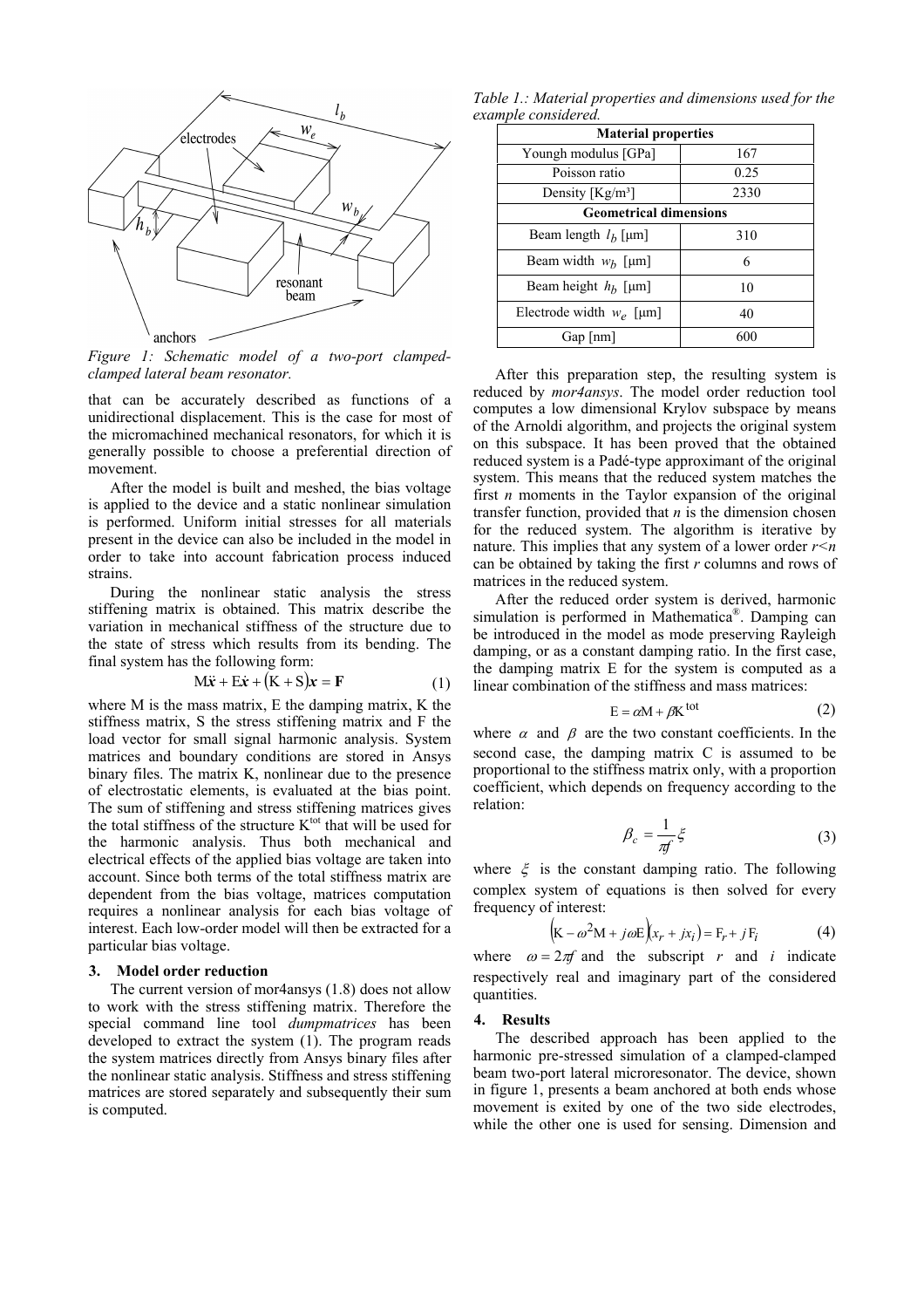material properties used in the simulation were taken from [6] and are summarized in table 1. According to these data, the estimated first resonance frequency of the device should be around 550 kHz. The reported quality factor Q of the device was used to choose a constant damping ratio as follows:

$$
\xi=\frac{1}{2Q}
$$

A 3D finite element model of the resonant beam and anchors have been created and meshed with hexahedral linear elements (SOLID45). The symmetry of the device with respect to its length and width axes has been exploited to model only one quarter of the structure. The electrostatic excitation has been described with 24 trans126 elements connecting nodes on the lateral surface of the beam that faces the electrode and nodes created on the surface of the fixed electrode, which is not included otherwise in the solid model. The capacitance of each element is computed considering the SOLID45 element area while assuming a parallel plate capacitor condition.



*Figure 2: a. Amplitude of the lateral displacement of the central part of the beam from the static position as a function of the frequency of the applied sinusoidal voltage. Simulation results obtained with the full model are compared with the ones obtained with the two reduced models(10 and 30 d.o.f). Graph b. shows the absolute error committed in both cases.* 

The device has been first polarized with a bias voltage of 9V onto which a 0.1 V amplitude harmonic signal has been superimposed. Results obtained with the full system simulation were compared with the one obtained with different reduced order models. Figure 2a shows the amplitude of the lateral displacement at the center of the beam for the full model, having 3316 d.o.f., a 10 d.o.f. reduced model and a 30 d.o.f. reduced model, while figure 2b shows the difference between the displacement of the full model and the reduced models. It can be noticed that both reduced models accurately describe the device behaviour in a wide range of the spectrum, so that the three curves can be hardly distinguished. In particular, the positions of the resonance peaks are correctly predicted, while a small error is present in the peak values. Ten d.o.f. are already sufficient to reproduce the first 5 resonance modes of the device with a relative error smaller than 1%. For frequencies close to the operative frequency of the device, i.e. the first resonance frequency, the model can be reduced down to 5 d.o.f. while maintaining a good accuracy.

Figure 3 shows the different positions in frequency of the peak displacement amplitudes corresponding to different applied bias voltages. Results were obtained using 5 d.o.f. models computed at the three different voltages and show excellent agreement with the full model. The geometrical dimensions and material properties of the device render the stiffening of the structure caused by its static deformation negligible at the considered voltages. Therefore, due to the nonlinearity of the electrostatic force, an increase in the applied bias voltage causes the device resonance frequency to shift towards a lower value (spring softening). Since the electrostatic force is proportional to the bias voltage, the pick amplitude increases linearly with it. The pre-stress effects that influence the frequency behaviour of the device are therefore correctly taken into account in the simulation.

To evaluate the speed up achieved with the application of MOR, the time required by ANSYS to perform the harmonic pre-stressed analysis of the full model of the device was compared with the total time required by the



*Figure 3: Frequency shift of the peak displacement of the structure for different values of the applied bias voltage.*